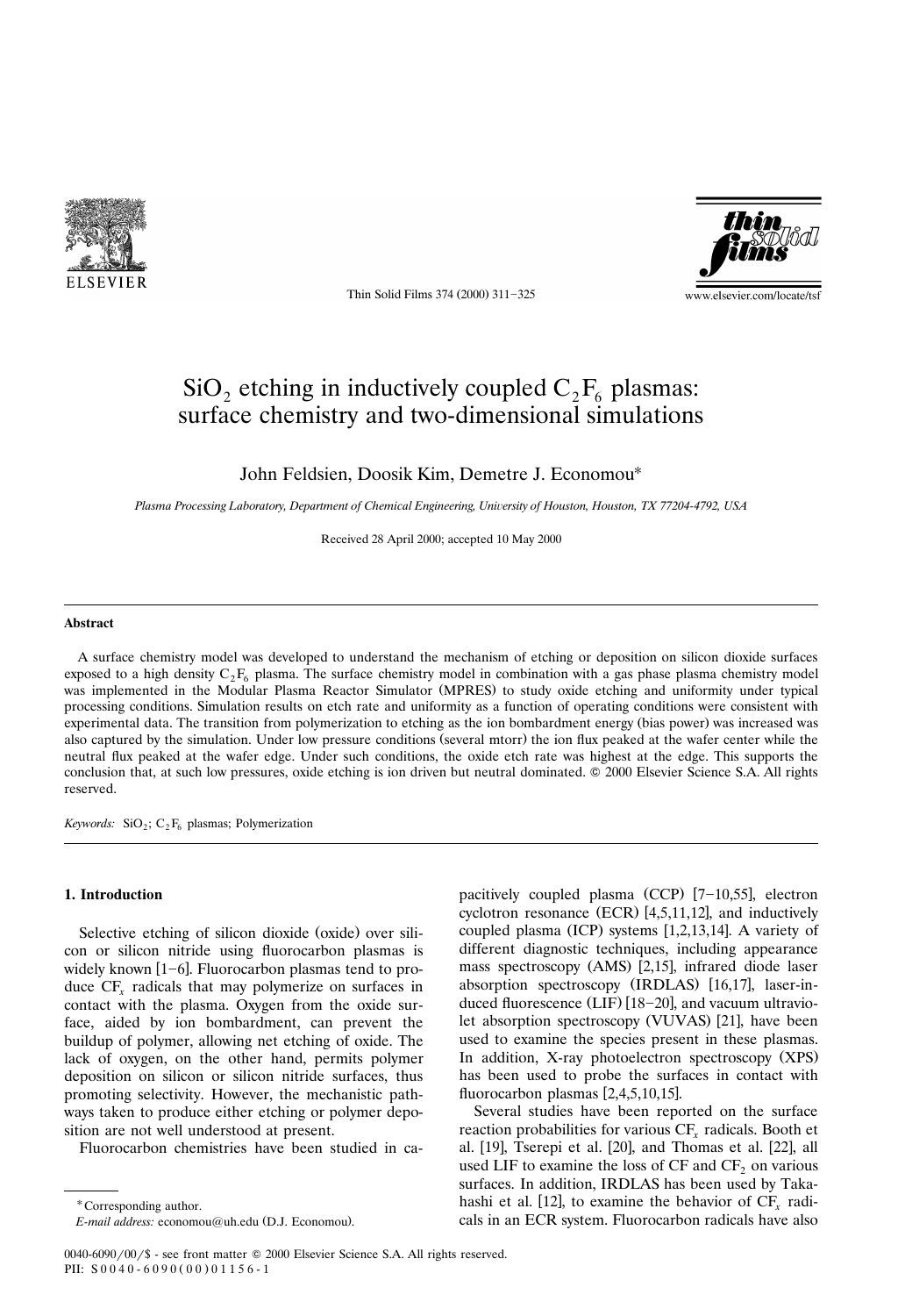been studied using AMS by Hikosaka et al. [8,15]. Ito et al. [9], and Tserepi et al. [23]. Finally, VUVAS has been used by Sasaki et al. [21], to examine fluorine atoms in a helicon high-density discharge. Unfortunately, neither the reaction products nor the surface reaction pathways are well defined in these studies. Therefore, the reaction coefficient information may be used only as an estimate.

Ions interact with suraces in contact with the plasma with varying degrees of reactivity. Steinbruchel et al. [6], produced evidence that in a non-polymerizing  $CHF<sub>3</sub>/O<sub>2</sub>$  plasma in a reactive ion etching (RIE) system, ions were the main reactive species in etching oxide. They also suggested that the etch or sputtering yields for different ionic species be used along with knowledge of the ion flux to determine etch rates. This proposal of ion reactivity is corroborated by studies done using mass selected ion beams of known composition  $[24-29]$ . In beam studies by Mayer et al.  $[25,26]$ , and Shibano et al. [29], it was observed that more fluorinated ions have higher yields on both silicon and silicon dioxide substrates. Although more fluorinated ions are more massive and, therefore, may be expected to have larger sputtering yields, there is evidence of a chemical effect due either to the larger amount of fluorine in the  $CF_2^+$  and  $CF_3^+$  ions and/or to reactive adsorbed neutrals on the oxide surface. The only difficulty with using the yield information from any of the above studies is the unknown character of the surfaces undergoing etching. In particular, there is an unknown and uncharacterized flux of neutral radicals which can change the reactivity of the surface through adsorption and bonding of the neutrals to the surface. Even with this weakness, however, such beam studies are useful in understanding oxide etching and selectivity.

In addition to the beam studies, there is a large amount of information dealing with etching in actual plasmas. Of particular interest are studies that employ high-density plasma systems, such as ICP or ECR, in which the bias voltage of the etchable substrate surface may be easily changed independently of the source power. This allows the determination of etch behavior at different ion bombardment energies. This also allows the observation of the onset of polymer film deposition onto surfaces in contact with the plasma when those surfaces are not bombarded with sufficiently energetic ions.

Polymer deposition behavior, including ion assisted deposition, was studied specifically by Gotoh et al. [11] and Fracassi et al. [30]. The transition from net film deposition to net oxide etching was also examined experimentally in several studies in both ECR and ICP systems  $[1,4,5,14]$ . Oehrlein et al. studied this regime using  $CF_4$  and  $CHF_3$  chemistries in the two different high-density sources. The oxide etch behavior with both low- and high-density plasmas has been studied by many other authors as well. Low-density capacitivelycoupled plasma sources were used to examine etch behavior by both Simko et al. [32], and Steinbruchel et al. [6]. High-density plasma sources were used in oxide etch studies by Ding et al. [33], in which an ECR source was used, and Fukasawa et al. [13] in which an ICP source was used.

Along with the wealth of experimental information, there have been several models proposed in an effort to explain the experimental trends. Ding et al. [34], and Misaka et al. [35], developed surface species concentration models for reactions involving adsorbed species and incoming ions. Han et al. [36], reported a profile evolution model for oxide etching in which a modified sticking coefficient was used to model the interaction between adsorbed species and the surface. Finally, Gray et al. [37], undertook a study of oxide etching in pure fluorine enhanced by argon ions. They postulated a set of chemical and ion enhanced reactions that may take place on the surface of the oxide and created a simple three-parameter model including chemical etching, ion-assisted etching and sputtering. Chemical etching was modeled through an Arrhenius-type expression suggested by Flamm et al. [38,39]. Sputtering was assumed to follow a law based on the square root of energy  $[4-6,14,37]$ . Rate coefficient fits to data for this simplified system (no polymer deposition) were quite good.

The purpose of this work is twofold:  $(a)$  to develop a model for the surface chemistry of oxide etching in fluorocarbon plasmas; and (b) to implement this model, along with plasma chemical reactions, in a two-dimensional self-consistent plasma reactor simulator (MPRES) to study oxide etch rate and uniformity in an inductively coupled system [49].

# **2. Surface chemistry model development**

#### *2.1. Fluorocarbon etch beha*¨*ior*

Most of the discussion in the literature has centered on the macroscopic behavior of fluorocarbon-containing plasmas, but little has been mentioned about the mechanisms or reactions taking place. By focusing on a few recurring themes, a more detailed model may be derived. The main underlying behavior of fluorocarbon plasmas is their ability to produce reactive radicals and ions ( $CF<sub>r</sub>$  and  $CF<sub>r</sub>$ <sup>+</sup>). The radicals have a tendency to adsorb onto surfaces exposed to the plasma and, if unchecked, can form polymer films on these surfaces. What is not well known is the mechanism of film deposition. For instance, the radical thought to be most associated with polymer film growth in capacitivelycoupled systems is  $CF<sub>2</sub>$  [31,32,40], but analysis of the deposited films in both capacitive and inductive systems shows that the  $[F]/[C]$  (fluorine to carbon atom con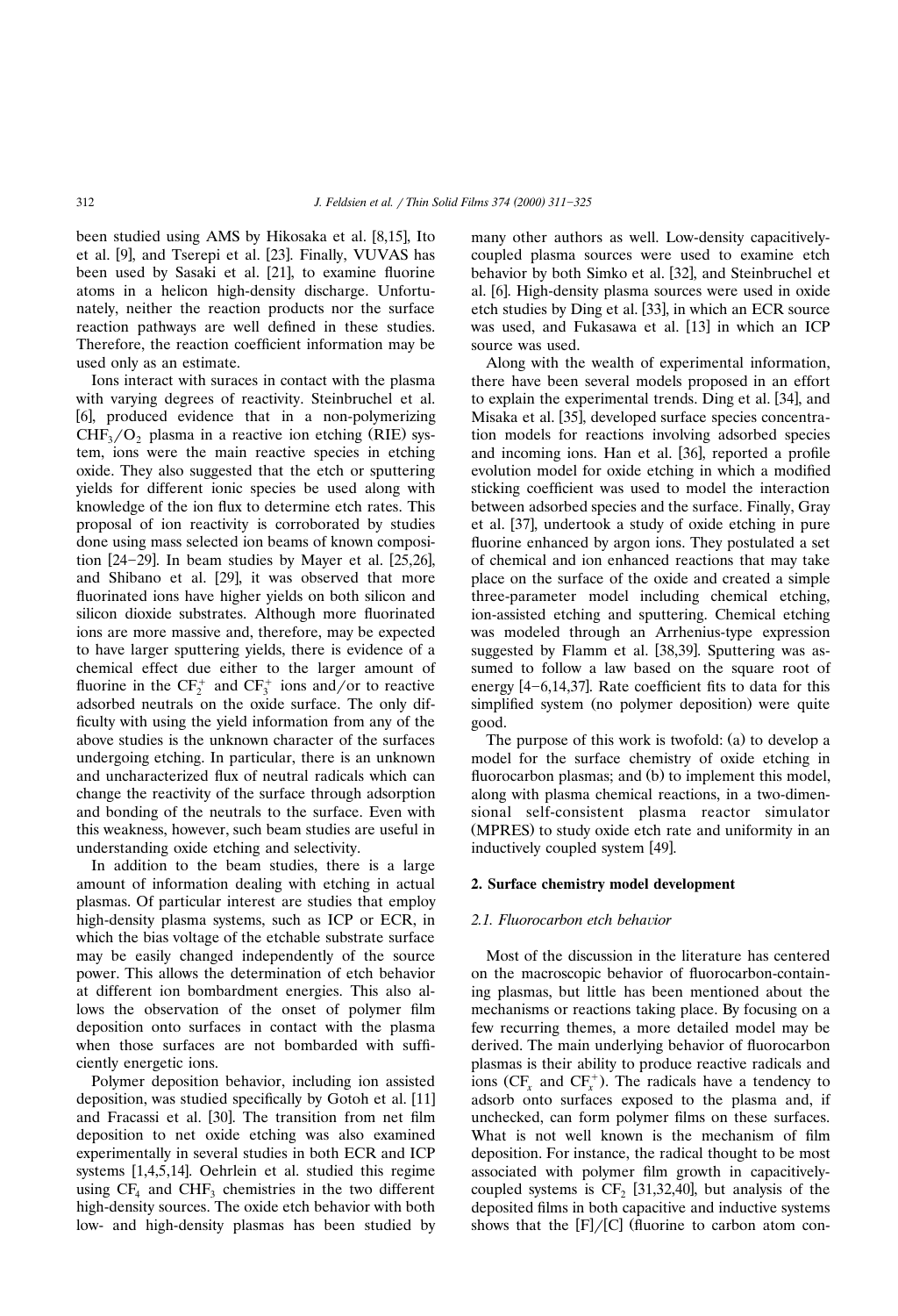centration) ratio of the films is less than  $2.0$  [2,4,44]. This would, at first, suggest that CF could also play a major role in the film growth. In addition, in high density systems, CF may be one of the most prevalent fluorocarbon radicals  $[2,12]$ . Because there is no definite information on the elementary steps involved in either the etch or deposition steps under consideration, the analysis must use the common behavior found to some degree in all the systems discussed in the literature:

- 1. The oxide etch rate depends on the ion flux and ion energy  $[4-6,37]$ .
- 2. Under normal operating conditions using  $CF_4$  or CHF, with relatively small amounts of  $H_2$ , capacitively-coupled systems (RIE mode) exhibit little to no polymer film build-up on powered (or high-bias) electrode surfaces [6,32].
- 3. In general, three behavioral regimes have been found as substrate bias voltage (ion energy) is varied (Fig. 1). At low bias (polymer deposition regime), polymer deposition occurs over all surfaces. At mid-range bias (polymer suppression regime), a decrease in the polymerization rate and a transition to etching is observed. At high bias (ion-assisted etching regime), the etch rate increases slowly with substrate bias  $[4,14]$ .
- 4. The  $[F]/[C]$  ratio in deposited films hovers at approximately 1.0 for most conditions, although high ion bombardment appears to drive the ratio to lower values (which suggests the liberation of fluorine from the films with increased ion bombardment) [4,41].
- 5. A number of studies have found a steady-state fluorocarbon film on the oxide surface while etching is occurring  $[4,5,14]$ .



Fig. 1. Example of etch rate vs. ion energy behavior produced by the model. Negative etch rates imply fluorocarbon film deposition. At low ion energies, ion bombardment actually increases the deposition rate.

- 6. Under some conditions, an enhancement in the polymer film growth rate is seen with increasing ion energy. This enhancement occurs at the low end of the ion energy spectrum and is eventually dominated by polymer etching or sputtering, which drives the polymer film growth rate down at larger ion energies [4,30].
- 7. The disappearance rates of the three main fluorocarbon radicals have been studied and the sticking coefficient appears to range from low values  $(0.0001 - 0.06)$  for CF<sub>2</sub> and CF<sub>3</sub> to a substantial value  $(0.1 - 0.2)$  for CF [8] [15,19,20,22,23].
- 8. There appear to be differences in the reactivity of the different fluorocarbon ions with respect to the oxide surface. Etch yields for more fluorinated  $CF<sub>r</sub><sup>+</sup>$  ions are greater than for the lesser fluorinated ions (such as  $CF<sup>+</sup>$ ) [24-26,29].

Examining item  $(1)$  above, it may be concluded that the oxide etch rate is driven by ions. Any oxide etch mechanism should include a dependence on both the ion flux and ion energy. Looking at items  $(2)$  and  $(3)$ above, it may be seen that experiments in different systems most likely mirror different parts of the three regimes (Fig. 1) described under item  $(3)$ . apacitively coupled reactors, with a large bias voltage across the sheath, would drive the system to the oxide etching regime. From items  $(1)$ ,  $(3)$ ,  $(4)$ ,  $(5)$  and  $(6)$  above, it may be concluded that the ion energy (r.f. bias) must play a role in determining not only the oxide etching, but also the film growth characteristics. Items (4) and Ž . 6 appear to suggest that the ions also play an active role in both the deposition and sputtering behavior of any polymer film that may be present on surfaces in contact with the plasma. In addition, item  $(5)$  suggests that there is a difference between the behavior of a thick polymer film and a thin fluorocarbon layer on the surface. It would seem plausible that this difference may appear due to the ability of high energy ions to penetrate and mix a thin fluorocarbon layer with the oxide underneath. This mechanism will not work on a thicker polymer layer because the ions will not be able to penetrate all the way to the oxide/polymer interface. Finally, items  $(7)$  and  $(8)$  suggest that the chemical nature of both ions and neutrals is important in determining either the etch or deposition behavior seen in the system. To a first degree, species with more fluorine appear to be more reactive, which will provide guidance in choosing reaction rate parameters governing similar reactions for different species.

# *2.2. Proposed surface chemistry model*

Based on this behavior, the following mental picture of an oxide surface exposed to a fluorocarbon plasma emerges, see Fig. 2. Starting from the left, the oxide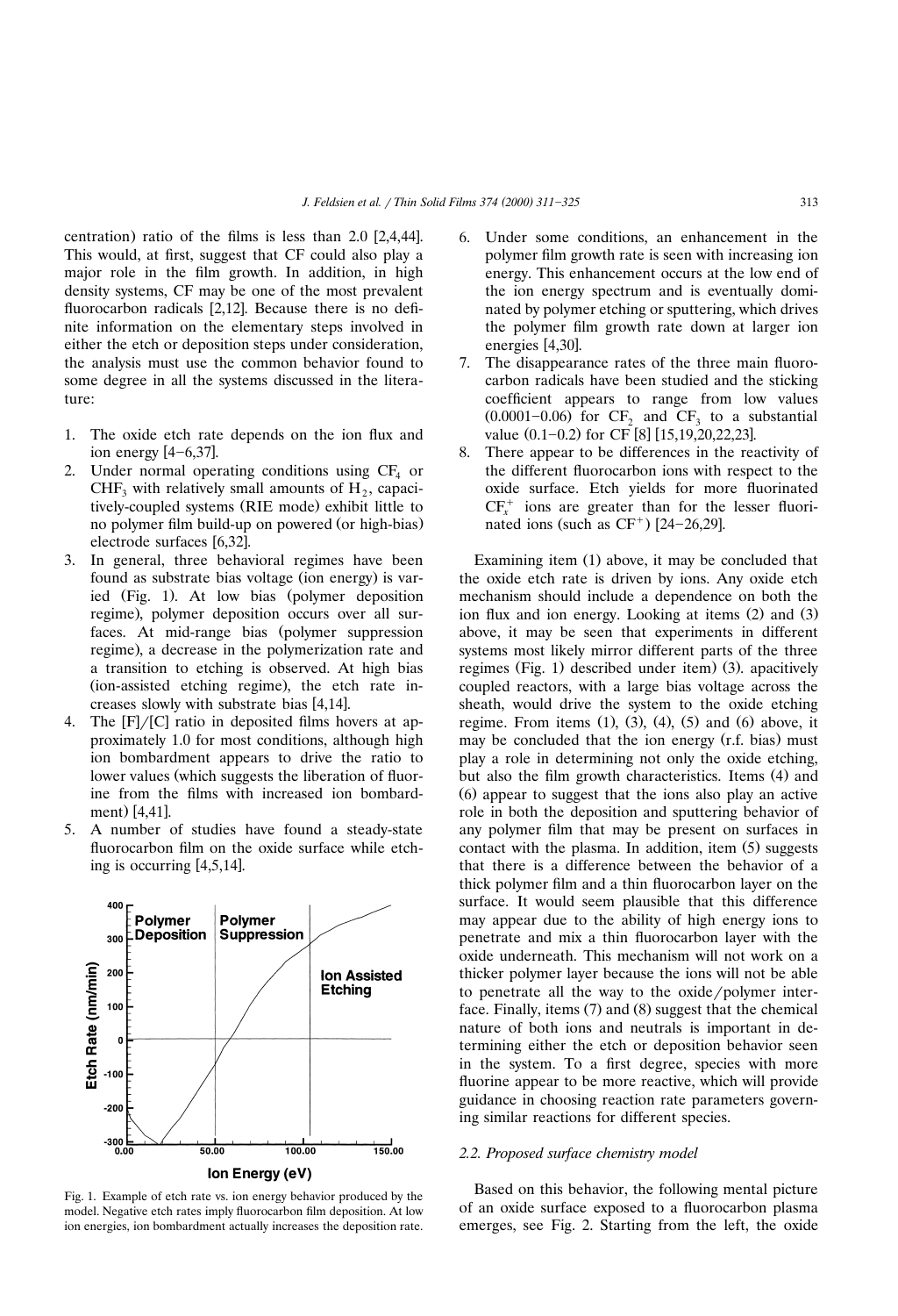

Fig. 2. Visualization of chemical coverages on the oxide surface exposed to a fluorocarbon plasma vs. ion energy (increasing to the right). Coverages include polymer, activated polymer, monomer, and fluorine. As the ion energy becomes very large, bare oxide surface may also be exposed.

surface is bombarded by low-energy ions and a flux of neutral radicals. These radicals will have a tendency to stick or deposit on the surface. If there is insufficient energy provided by the ions to dislodge deposits, a fluorocarbon polymer film will form over the entire surface.

As ion-bombardment energy is increased, ions have enough energy to 'damage' the polymer film, but not enough to significantly sputter or etch the film. These damaged sites on the polymer, shown by X's in Fig. 2, may be thought of as dangling bonds or defluorinated sites in the  $CF<sub>x</sub>$  network that will be more reactive toward impinging neutral radicals. Adsorption of neutral radicals will occur on these damaged or 'activated' sites at higher rates compared to the surrounding polymer surface, and this will increase the polymer deposition rate.

As ion energy is increased further, ions have enough energy to induce etching or sputtering of the polymer film. Competition now exists between activated deposition and ion-driven etching of the polymer. In Fig. 2, this region is denoted by the break-up of the polymer film, which used to cover the entire surface, and the exposure of thin fluorocarbon (monomer and fluorinated) layers underneath. Continued increase in ion bombardment energy helps in removing the polymer film.

Because the steady-state fluorocarbon film observed on oxide surfaces under etching conditions has a fluorine to carbon atom composition ratio of approximately 1:1  $[4,5,14,41]$ , the coverage labeled 'monomer' in Fig. 2

may be thought of as CF adsorbed on the oxide surface. This monomer layer is different from the polymer layer because it bonds to the oxide, as opposed to being bonded only to other CF<sub>x</sub>'s as in the polymer film. Also, any uncovered oxide surface will have open sites for adsorption of extra fluorine that might be present on an incoming radical (dissociative adsorption). Therefore, if the surface is bombarded or mixed at all, fluorine attached to  $CF<sub>2</sub>$  or  $CF<sub>3</sub>$  may be stripped from the carbon to fill empty surface sites.

Another type of coverage, found directly on top of the oxide surface, is the fluorinated oxide coverage. Fluorinated sites may be thought of as atomic fluorine bonded or adsorbed to the bare oxide surface. The source of the fluorine may be either fluorocarbon radicals or ions or atomic fluorine from the gas phase. Both monomer and fluorinated coverages are thought to be active in promoting etching with sufficient ionbombardment energy. The carbon and fluorine atoms in these coverages are used as reactants in the etch reactions. Because of this, increases in ion-bombardment energy lead to depletion of both monomer and fluorinated coverages and the exposure of the bare oxide surface underneath. The regime of high ion bombardment energy is shown near the right hand side of Fig. 2. Sputtering may take place on the bare oxide surface, although ion-assisted etching is favored at the more chemically active fluorinated and monomer covered sites.

It should be noted that the above description, although helpful in visualizing the behavior of the sur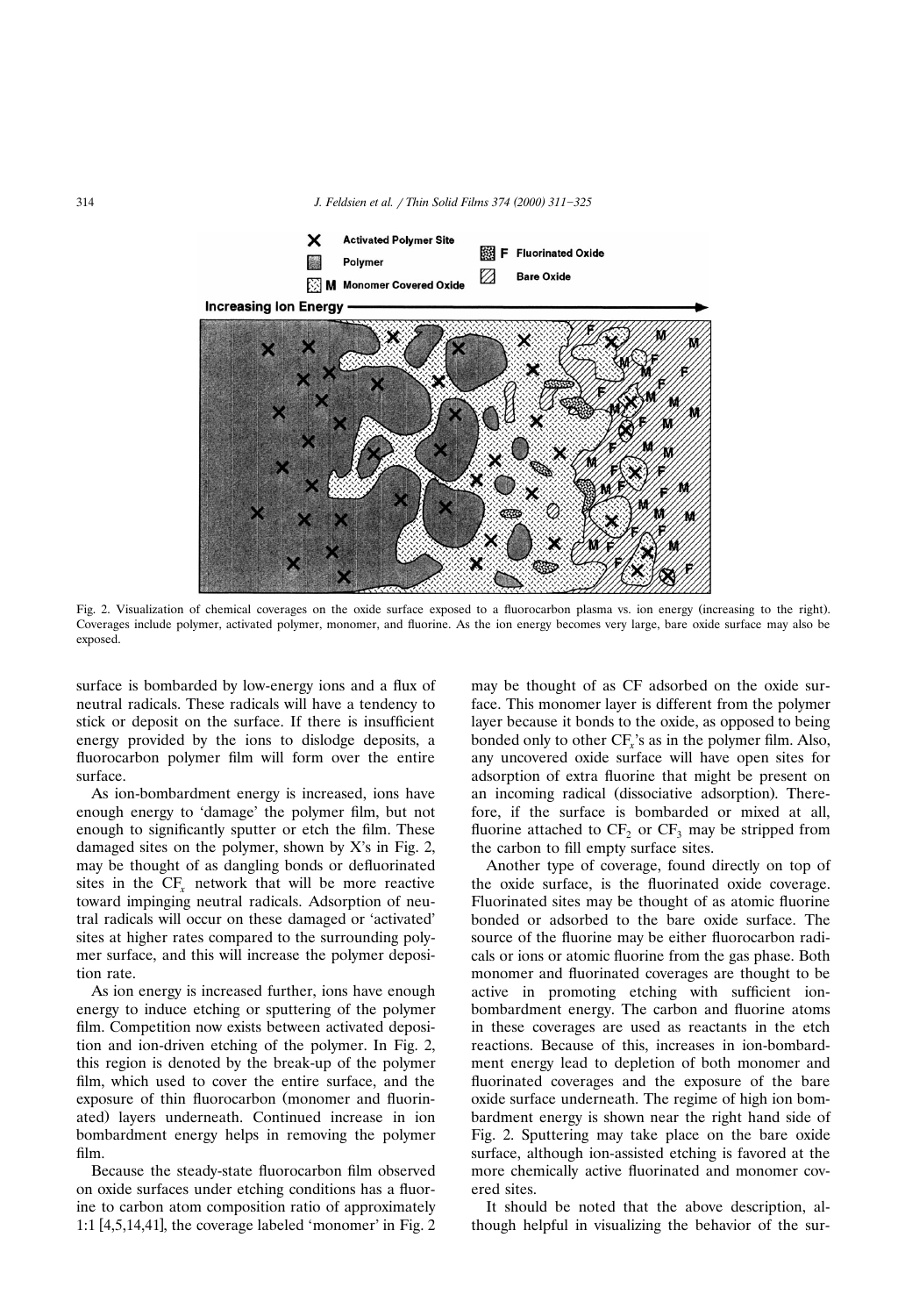face under different conditions, does not mirror the exact behavior found in the real system. It is understood that an oxide surface under etching conditions will have a mixed layer of oxide, carbon and fluorine species at the surface. Also, these components may be present in greater than one monolayer of coverage on the oxide, especially in the case of polymer deposition. However, for purposes of generating a model that produces the observed behavior, it does not seem unreasonable to assume that this mixed layer may be represented by thin surface coverages of the components found in the mixed layer, i.e. activated polymer, polymer, monomer, fluorine and oxide (open) site coverages.

The reactions to be taken into account are shown in Table 1. It must be noted that these reactions are not elementary, as this would involve a much larger number of surface species and reaction steps, with a corresponding increase in the number of parameters. For this reason, phenomenological reactions are used so that a smaller number of rate expressions may be dealt with, while still obtaining the correct behavior from the model.

The basic reaction types are as follows: adsorption and polymer growth, polymer activation and sputtering, and oxide ion-assisted etching and chemical sputtering. Reactions R1 and R2 show adsorption of atomic fluorine and fluorocarbon radicals on bare oxide sites. Atomic fluorine and CF are assumed to use single sites on the oxide surface and produce single fluorinated and monomer sites, respectively. The more-fluorinated fluorocarbon radicals  $(CF_2$  and  $CF_3$ ) use two oxide sites, and free F is released in the gas phase in the case of  $CF_3$ . This keeps the stoichiometry of the monomer coverage constant, which allows more consistent balancing of species in the etch reactions.

Table 1 Reactions taken into account in the oxide surface chemistry model<sup>a</sup>

Adsorption and polymer growth

| R <sub>1</sub>                               | $F(g) + \theta_{ox} \rightarrow \theta_F$                                                 |  |
|----------------------------------------------|-------------------------------------------------------------------------------------------|--|
| R <sub>2</sub>                               | $CF_r(g) + \theta_{ox} \rightarrow \theta_M(+\theta_F)$                                   |  |
| R <sub>3</sub>                               | $CF_x(g) + \theta_{P.M} \rightarrow \theta_P(+F)$                                         |  |
| R4                                           | $CF_r(g) + \theta_{AP} \rightarrow \theta_P(+F)$                                          |  |
|                                              |                                                                                           |  |
| Polymer activation and sputtering            |                                                                                           |  |
| R5                                           | $CF_x^+(g) + \theta_{P,M} \rightarrow \theta_{AP}(+F)$                                    |  |
| R6                                           | $CF_x^+(g) + \theta_P \rightarrow CF_v + \theta_M(+F)$                                    |  |
|                                              |                                                                                           |  |
| Ion-assisted etching and chemical sputtering |                                                                                           |  |
| R7                                           | $CF_r^+(g) + \theta_M \rightarrow \overline{SIF}_2(g) + 2CO(g) + \theta_{ox}(+F)$         |  |
| R8                                           | $CFx+(g) + \thetaF \rightarrow SiF2(g) + CF(g) + F + O2 + \thetaox$                       |  |
| R9                                           | $CF_r^+(g) + \theta_{ox} \rightarrow SiF(g) + O_2(g) + \theta_{ox} (+ CO \text{ or } CF)$ |  |
|                                              |                                                                                           |  |

<sup>a</sup>Note. Surface coverages are shown as  $\theta$  with subscripts: ox, oxide; P, polymer; M, monomer; AP, activated polymer, see also Fig. 2,  $(g)$  implies gas phase species. Added species in parenthesis (e.g.  $\pm$  F) imply that corresponding species is liberated when more fluorinated radicals are reacting.

Reactions R3 correspond to growth of polymer on existing polymer or fluorocarbon (monomer) coverage on the surface, while R4 accounts for polymer growth on activated polymer sites. This is done by accounting for the disappearance of the CF<sub>r</sub> radicals from the gas phase near the surface and using this disappearance rate to produce a deposition rate of polymer on the surface. In the case of deposition on the polymer (or activated polymer) surface, this occurs without any change in the values of the site densities. In this way, the deposition of more than one monolayer of adsorbates on the oxide may be taken into account. On the monomer-covered surface, deposition produces a polymer film and therefore the reactions are written to produce the polymer coverage. The production of gaseous fluorine by reactions R3 and R4 is assumed in order to keep the fluorine to carbon concentration ratio of the depositing film at reasonable levels (between 1 and 2 for films depositing without excessive ion bombardment). This range is experimentally seen in studies using XPS to probe surfaces exposed to fluorocarbon plasmas  $[2,4,40]$ .

Reactions R5 depict the ion-assisted activation of polymer or monomer surfaces. Ion bombardment has the effect of defluorinating the polymer and so these reactions have been written to include the liberation of atomic fluorine to the gas phase. Etching of polymer is shown in reactions R6. Etching, like polymer activation, is also ion driven. The polymer etch reactions produce the underlying monomer coverage on the surface and they liberate CF<sub>*v*</sub> to the gas phase (in addition to the ion components).

The oxide etch reactions are also found in Table 1. Reactions R7 are for etching on the monomer surface, which are assumed to produce CO along with a somewhat fluorine deficient  $\text{SiF}_2$  product. The reactions are written such that monomer sites contribute one carbon and one fluorine and the reactions produce bare oxide surface. Reactions R8 depict the etching of fluorinecovered surface. This reaction can produce  $SiF<sub>4</sub>$ , although it is written to produce  $\overline{\text{SiF}}_2$  and atomic fluorine. This is done assuming that  $SiF_4$  will not survive in the plasma very long before being dissociated to smaller fragments. By using this simplification, only the major gas phase products are followed, which is important in the simulations to be discussed later. Along with  $\text{SiF}_2$ and F,  $O_2$  is assumed to be a product since these reactions are taking place on a carbon-deficient surface. Finally, reactions R9 depict (chemical) sputtering of the oxide surface with chemically reactive ions. The products, generally SiF and  $O_2$ , from these reactions are both fluorine and carbon deficient. The final reaction taken into account on the surface is that of chemical etching (not shown). Chemical etching is assumed to occur only on the fluorine-covered oxide surface.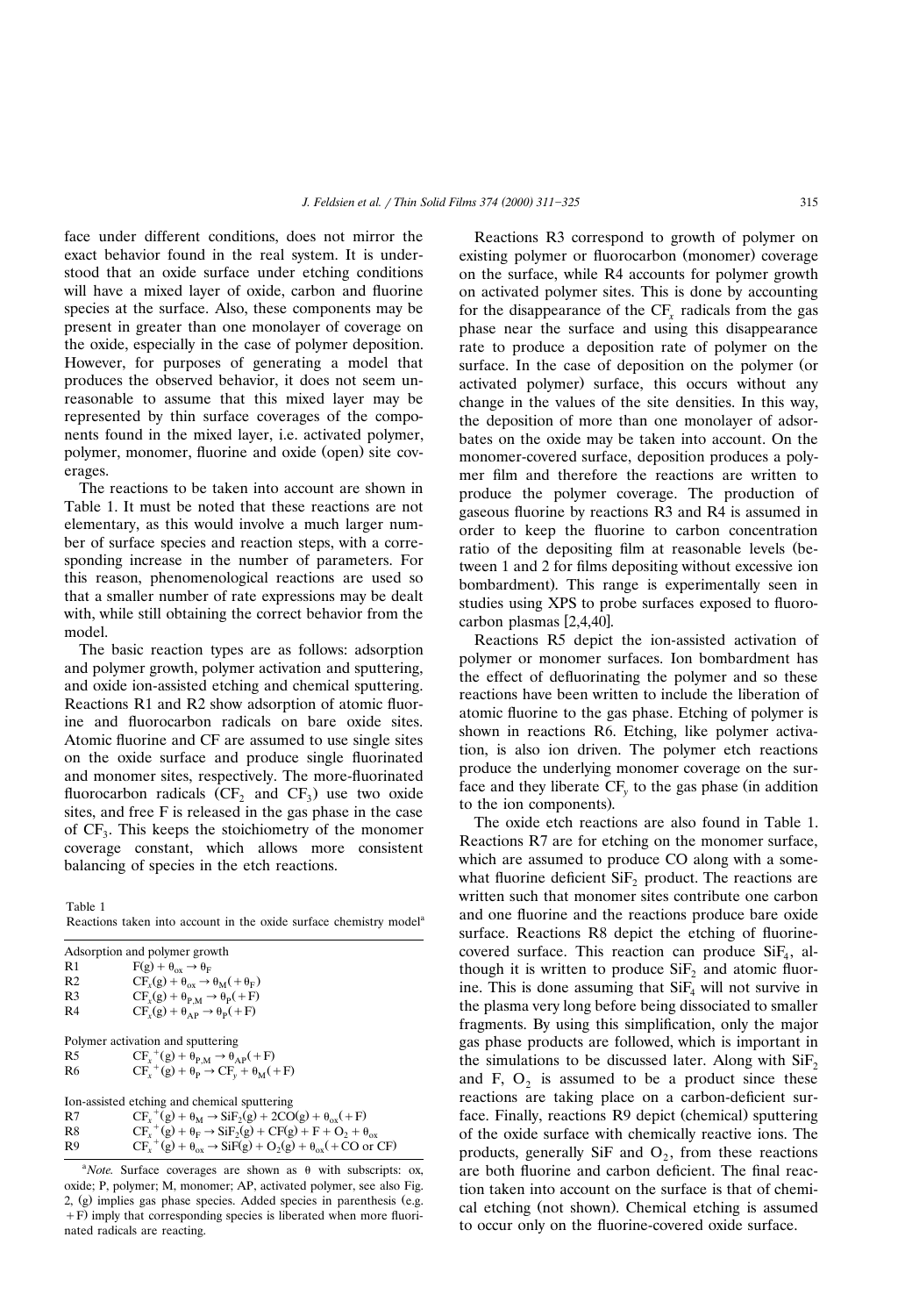#### *2.3. Rate expressions*

For adsorption reactions, a simple sticking coefficient rate expression was used. For ion-enhanced etching and sputtering reactions, a simple square-root dependence of sputtering yield on ion-bombardment energy was used  $[4-6,14,37]$ .

$$
Y = A\left(\sqrt{E_{\rm i}} - \sqrt{E_{\rm th}}\right) \tag{1}
$$

In Eq. (1),  $Y$  is the yield,  $A$  is the so-called slope,  $E_i$ is the ion energy and  $E_{\text{th}}$  is the threshold energy. The chemical etch rate, was given by Flamm et al. [38,39].

The mathematical formulation of the proposed surface chemistry model is derived from a surface site balance [49], in which the total number of sites on the oxide surface is assumed to be constant. Site density values are then expressed as fractions of the total number of sites. Reactions occurring on a given type of coverage then have their rates multiplied by the corresponding site density fraction.

# **3. Parameter estimation**

In producing a unified model such as the one presented here, it becomes imperative that as much information as possible is taken into account to obtain the various parameters used in the model. Trying to obtain values for the individual parameters in the model is a daunting task, and undoubtedly many have to be estimated or fit.

#### *3.1. Sticking coefficients of neutral radicals*

For the oxide surface, the sticking coefficient for fluorine atoms (reaction R1 in Table 1) is taken from the paper by Gray et al. [37]. They found a relatively constant sticking coefficient for F atoms on clean, damaged oxide surfaces to be 0.02. This value is comparable to the value measured by Tserepi et al. [23] on an aluminum substrate.

Fluorocarbon sticking coefficients are less straightforward because there are no direct measurements of the sticking coefficients of fluorocarbon radicals on clean oxide surfaces. This is due to the fact that impinging fluorocarbon radicals tend to form polymer films on exposed surfaces. In addition to the difficulty in ascertaining the state of the surface, there is added uncertainty because most measurements are actually of the surface reaction probability or the surface loss rate of CF<sub>x</sub>'s. The actual reaction pathway or any liberated product species after striking the surface is unknown. For instance, a CF radical may adsorb on a surface and stick, or it may recombine with a surface species such as adsorbed F and form gaseous  $CF<sub>2</sub>$  which would then still be measured as CF 'sticking' to the surface.

There have been several studies done to examine the surface loss coefficients of the fluorocarbon radicals on different surfaces. Hikosaka et al.  $[8,15]$ , measured the surface loss coefficient of  $CF<sub>2</sub>$  and  $CF<sub>3</sub>$  on aluminum, stainless-steel, and polymer surfaces. Tserepi et al.  $[20,23]$ , also measured the surface loss coefficient of  $CF<sub>2</sub>$  and  $CF<sub>3</sub>$  on aluminum and fluorocarbon surfaces, finding good agreement with Hikosaka et al. for the aluminum substrates. Thomas et al. [22] measured the surface loss coefficient of  $CF<sub>2</sub>$  on silicon surfaces. The value obtained corresponds well with the values found in the previous studies for aluminum and stainless steel. Finally, Booth et al. [19] measured surface loss rates for CF and  $CF_2$  on aluminum. For  $CF_2$ , the surface loss coefficient was comparable to the previous studies, although slightly larger. The CF surface loss coefficient could not be measured accurately, but a lower limit of 0.14 was obtained.

Because of the uncertainty in the measurements and in the applicability of these measurements to the model system being developed, sticking coefficients for each radical on the oxide surface (reactions R2) are chosen to a single digit of precision. For CF, a value of 0.1 is used for the sticking coefficient on the clean oxide surface and a value of 0.2 is used on the activated polymer surface, similar to the sticking coefficient measured by Booth et al. For  $CF_2$  and  $CF_3$ , a value of 0.005 is used on the clean oxide surface, while a value of 0.02 is used on the activated polymer surfaces. These values bracket the numbers reported in the literature for these radicals on metallic and fluorocarbon surfaces  $[8,15,19,20,22,23]$ . The sticking coefficients on the activated polymer surface should be of the same order as those on the clean oxide surface because both are produced only after exposure to sufficient ion bombardment and because the studies noted above show generally similar sticking coefficient behavior on different surface types exposed to ion bombardment.

Since neutral radical deposition on both monomerand polymer-covered surfaces, (reactions R3), should be similar, the same sticking coefficients are assumed for both processes. From Bell et al. [1] and Rueger et al.  $[14]$ , it may be seen that increases in gas pressure appears to affect the larger ion-energy regime more than the lower ion-energy regime. At low ion energies, the measured etch (and/or deposition) rates for different pressures appear to converge, which would require that activated polymer deposition dominates behavior under these conditions. If neutral deposition alone dominated, varying the pressure between 5 and 20 mtorr would result in differences in the deposition rate on the order of about four times, which is not seen. With this observation, a single non-ion-assisted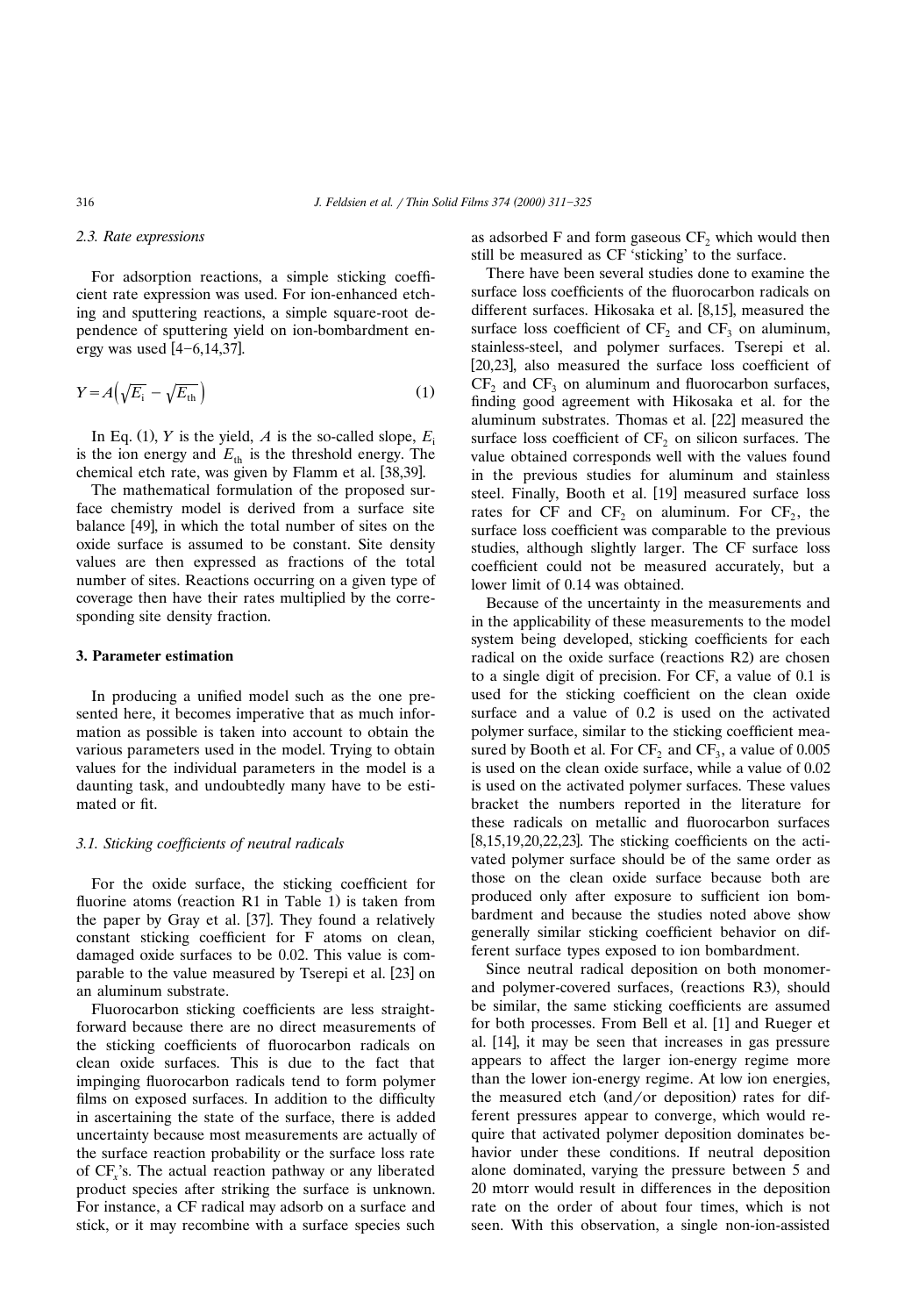neutral deposition (reactions R3) sticking coefficient of 0.002 is assumed, since it should not affect the deposition behavior greatly, i.e. deposition is dominated by sticking of radicals on ion-activated sites. This value results in a neutral deposition rate of approximately 15 nm/min without ion bombardment. In the literature, values of deposition rate without external r.f. bias span from 50 to approximately 300 nm/min  $[1,4,5,11,14,$ 30,40. However, measurement of deposition rate at zero ion bombardment is very difficult because the floating potential is always present, providing up to approximately 20 eV of energy without the presence of external biasing. In one experiment, a deposition enhancement factor due to ion bombardment, of between 2 and 6, was determined without external biasing  $[4]$ . If the neutral-only deposition rate from the model is multiplied by the upper end of this factor, the resulting deposition rate falls in the range of observed deposition rates without external biasing but with ion bombardment due to the floating potential.

# *3.2. Ion-dri*¨*en reactions*

With deposition rates in place, attention must now turn to the more complicated ion-driven reactions used in polymer activation and polymer and oxide etching. Before looking at specific reactions in the model, behavior associated with individual ions will be discussed.

In separate studies using ion beams of known composition, Mayer et al. [25,26], Miyake et al. [28], and Shibano et al. [29] saw enhanced reactivity of fluorocarbon ions containing larger amounts of fluorine (such as  $CF_2^+$  and  $CF_3^+$ ). In Mayer et al. [25], the etch yields of  $SiO<sub>2</sub>$  were investigated and the relative yields of the different fluorocarbon ions followed the degree of fluorination of the ions. The ion reactivities were 6.1, 3.2, 1.8 and 0.4, respectively, for  $CF_3^+$ ,  $CF_2^+$ ,  $CF^+$ , and  $F^+$ , at 500 eV bombardment energy. Also shown in their paper were results for silicon etching with the various fluorocarbon ions, which also showed a progression of reactivity based on the amount of fluorine in the impinging ion. In Miyake et al. [28], mass-selected fluorocarbon ion bombardment of Si was examined. The results showed a peak of reactivity for fluorocarbon ions at lower ion-bombardment energies. In this region  $(< 1 \text{ keV})$ , yields of the fluorocarbon ions generally followed the progression  $CF_3^+ > CF_2^+ > F^+ > CF^+$ . Approximate yields at 500 eV bombardment energy were 0.33, 0.25, 0.18 and 0.07 for the order shown.

In addition to these studies, Shibano et al. [29] examined  $SiO_2$  etching with mass-selected  $CF<sub>x</sub><sup>+</sup>$  beams. Etch yields increased following the order  $CF_3^+ > CF_2^+$  $CF^+ \sim F^+$ . At ion energies above approximately 200 eV,  $CF_3^+$  and  $CF_2^+$  separated into the order shown above, while the behavior of  $CF^+$  and  $F^+$  remained obscured over much of the ion bombardment energy range due to fluorocarbon deposition. In the case of  $CF<sup>+</sup>$ , the deposition was particularly pronounced, leading to the conclusion that  $CF<sup>+</sup>$  is more reactive compared to the other fluorocarbon ions in activating the surface for polymer deposition.

In all the studies mentioned above, there was an uncontrolled neutral flux to the surfaces being studied. Thus, there is a good chance that neutral deposition and ion-enhanced neutral reactions are affecting results reported in their systems.

# *3.3. Polymer acti*¨*ation and sputtering*

Looking at polymer activation first, there are two factors that help determine the parameters for reactions R5. The first is the eventual deposition rate expected with both neutral-only and ion-enhanced deposition. As mentioned in the discussion of sticking coefficients in the model (Section 3.1), deposition rates between 50 and 300 nm/min have been observed in experimental systems  $[1,4,5,11,14,30,40]$ . Therefore, the activated deposition rate produced by the model should fall in this range of values. In addition, an upper limit on the amount of activated deposition is evident by again using the behavior of the system with changing pressure. If too much activated coverage is produced, activated polymer growth will increase by a large amount with an increase in pressure, which is not observed experimentally  $[4,5,14]$ . Along with these trends, work done by Shibano et al. [29] showed increased ability of  $CF<sup>+</sup>$  to activate the surface.

There is little to no information on ion-assisted etching of fluorocarbon polymers in general, although there is some data in studies by Oehrlein et al. [4,14]. Unfortunately, data taken in these studies is for different chemistries and plasma sources and the neutral fluxes of the various fluorocarbon species are unknown. Both threshold energy and slope values for the polymer etch reactions  $[Eq. (1)]$  are assumed to follow the progression of reactivities found in the studies by Mayer et al.  $[25,26]$ , Shibano et al.  $[29]$  and Miyake et al.  $[28]$ . The threshold values affect the ion energy at which the maximum deposition rate occurs. In Oerhlein et al.  $[4,14]$ , these maxima are found at energies of approximately  $30-60$  eV or below. Therefore, a threshold value of 60 eV is used for  $CF^+$  etching of polymer and progressively lower values are used for  $CF_2^+$  and  $CF_3^+$ . The slope values are fit to generate a deposition to etching cross-over point between 30 and 60 eV, as observed experimentally by Oehrlein et al.

# *3.4. Oxide etching*

The next set of parameters to be examined govern the oxide etching regime at high  $(> 200 \text{ eV})$  ionbombardment energy. There are three kinds of ion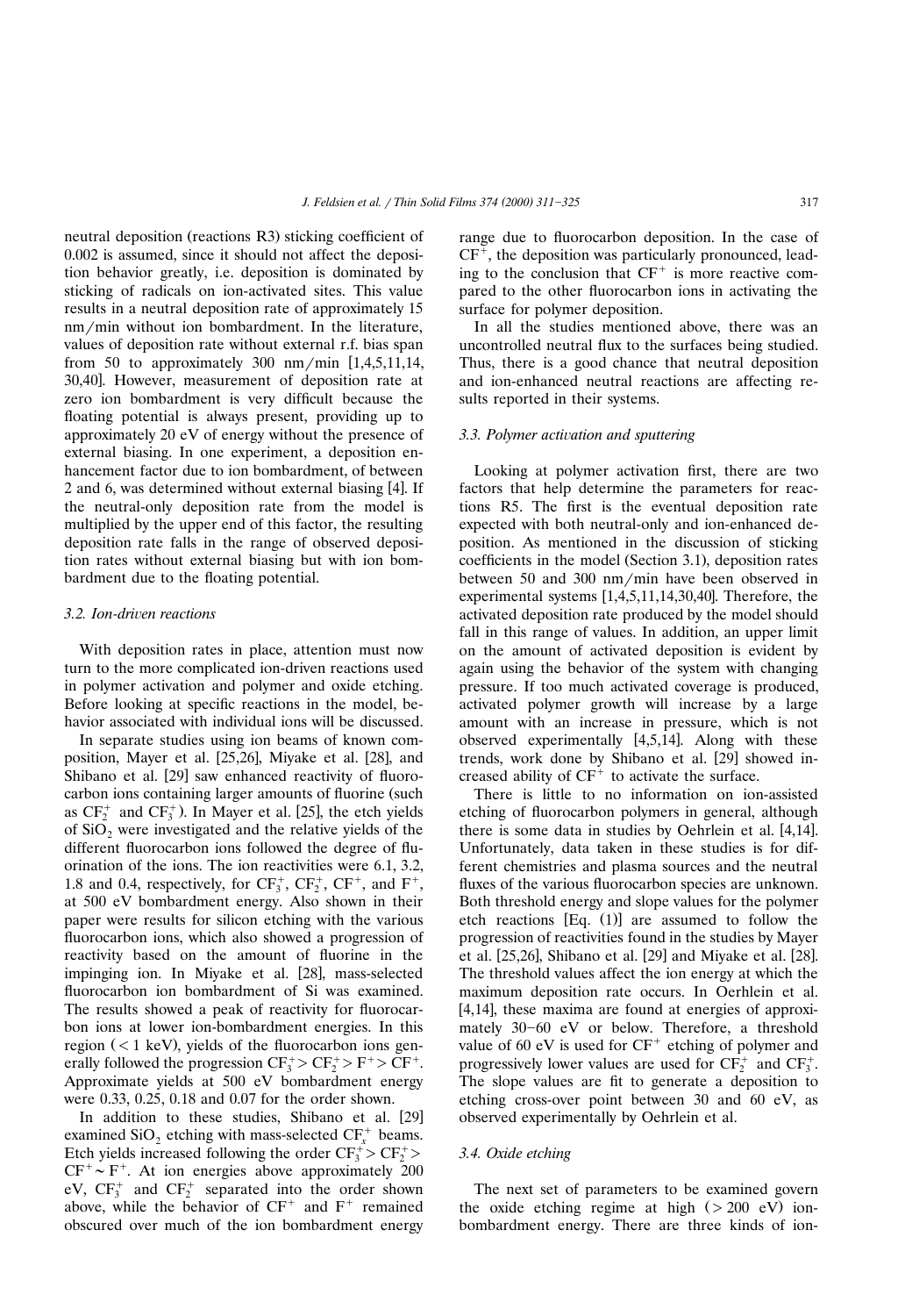driven etch reactions, listed in Table 1 as  $R7-R9$ : etching of the monomer-covered surface; etching of the fluorine-covered surface; and chemical sputtering of the bare oxide to produce products with less fluorine and carbon. The same yield parameters are used for etching the monomer-covered and fluorinated surfaces. The fluorinated surface is assumed to produce more fluorinated products with little CO. The monomer coverage is assumed to produce a less fluorinated product, and forms CO more readily. In either case, reactions R7 and R8 are assumed to represent the mechanism that produces the results seen in the literature, since in all the cases involving etching with fluorocarbon plasmas or beams, there is evidence of surface modification due to adsorption of either neutrals or ionic fragments  $[4, 24 - 27, 29]$ .

In the case of chemical sputtering, fluorocarbon ions with sufficient energy impinging on the bare oxide surface may produce etching of the oxide, although the site density of the bare oxide remains unchanged, see reactions R9 in Table 1. There is little information on direct reactive sputtering reactions because of the difficulty involved in studying these reactions while keeping the surfaces clean. However, there are pure sputtering reactions reported in studies using argon ions to bombard what may be assumed to be clean  $SiO<sub>2</sub>$  surfaces. These sputtering reactions show an approximate order of magnitude drop in yield at a given ion energy. The reactivity of fluorocarbon ions impinging on bare  $SiO<sub>2</sub>$  surfaces should probably be between the reactivity of ion-assisted etch reactions (in the presence of fluorocarbon radicals) and the  $Ar^+$  sputtering yields on clean surfaces.

The final set of parameters should mirror both the increase in yield when etching a monomer or fluorine covered surface compared to a bare oxide surface and the differences in reactivity observed between the various fluorocarbon ions. The final parameters chosen for the yield expressions governing these reactions produce yields in the range of observed yield data found in the literature involving fluorocarbon etching of  $SiO<sub>2</sub>$  $[1,5,14,24,25,27,29,42]$ . Since information on chemical sputtering, reactions R9, is scarce, the parameters for etching on the bare oxide have been estimated to produce yields about an order of magnitude lower than the comparable reactions on monomer or fluorine covered surfaces.

The differences in the yields of the various fluorocarbon ions used in the present model mirror the differences in yield observed in beam studies  $[25,26,28,29]$ . Both the slope and the threshold energy values have been selected to reflect these differences. The more fluorinated ions are assumed to be three to five times more reactive than the lesser-fluorinated  $CF<sup>+</sup>$  ion and the lighter and carbon-deficient  $F<sup>+</sup>$  ion.

#### *3.5. Chemical etching*

As a final note, the last reaction taken into account in the model is that of chemical etching. Chemical etching makes almost no contribution (on the order of  $10 \text{ nm/min}$  or less) to the final measured oxide etch rate since  $SiO<sub>2</sub>$  etches so slowly in an atomic fluorine environment without ion bombardment [38,39,43]. The corresponding reaction parameters are taken directly from Flamm et al. [38,39] and correspond to spontaneous etching of fully fluorinated  $SiO<sub>2</sub>$  in a fluorine atmosphere.

# *3.6. Sensiti*¨*ity analysis*

The large number of parameters in the model necessitates at least a rudimentary sensitivity analysis of the effect of these parameters on the computed results. Oxide etching with fluorocarbon plasmas is an extremely difficult problem from the gas phase and especially the surface chemistry point of view. However, the surface chemical effects can at least be separated according to the ion energy regime. For instance, the oxide etching yields are irrelevant at low energies where polymer deposition actually occurs. Similarly, the polymer sputtering yields are not important at high ion energies where there is hardly any polymer on the oxide surface. By focusing on the three separate regimes of oxide etching behavior (polymer deposition, polymer suppression or transition to etching and oxide etching, see Fig. 1), the most important parameters within each of these regimes may be identified.

Sensitivity analysis of the surface chemistry model was performed by varying the parameter value by a factor of two in either direction. The most important parameters governing oxide etch rate were the sticking coefficient for CF on bare oxide, and the yield of the  $CF<sub>3</sub><sup>+</sup>$  reaction on both fluorinated and monomercovered oxide (reactions R2 in Table 1). The polymer deposition rate at very low ion energies was affected by the sticking coefficient on the polymer surface. At higher ion energies (but still within the polymer deposition regime), the slope of the  $CF<sup>+</sup>$  polymer activation reaction, and the threshold energy for polymer etching by  $CF_3^+$  ion impact were most important. Finally, the major parameter controlling the transition point between deposition and etching was also the threshold energy for polymer etching by  $CF_3^+$ . The transition energy almost doubles when the threshold is doubled and more than halves when the threshold is halved.

#### **4. Plasma simulation**

In order to investigate the behavior of the surface chemistry model under reactive ion etching conditions, the model was implemented, along with a plasma chemistry set, within a plasma simulation tool known as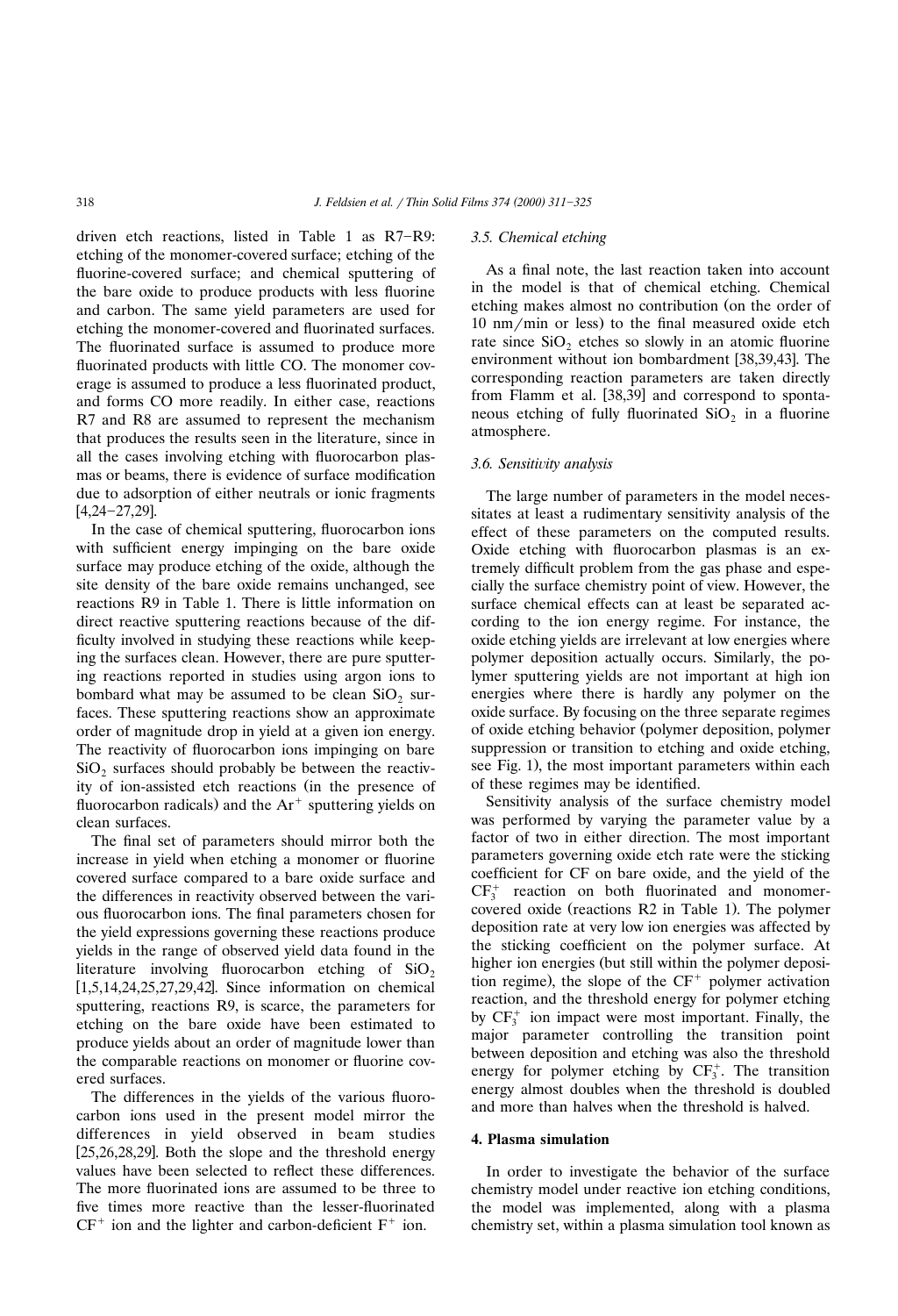MPRES, or Modular Plasma Reactor Simulator [44-46]. MPRES is a finite element-based fluid model designed to determine the steady-state solution of the various species densities and the electron-energy associated with a given plasma chemistry and reactor geometry for an inductively-coupled plasma (ICP) reactor. The simulator assumes cylindrical symmetry, thereby reducing the problem to two dimensions, *r* and *z*. The reactor geometry and chemistry (both gas and surface chemistry) are incorporated through user-provided input files. The simulation generates an output file consisting of contour data for the species densities, electron temperature, power deposition and plasma potential throughout the plasma region. Surface coverages along the reactor boundaries are also produced.

MPRES uses an equation splitting algorithm to enhance the speed at which the simulation converges to the steady-state solution. The simulation solves the equations associated with each of the unknown types (neutral densities, ion and electron densities and electron energy), on their own natural time scales. Stiffness in space is dealt with by splitting the plasma into bulk and sheath regions and solving each separately. The characteristic length scale of the reactor, which would be on the order of meters, is four orders of magnitude greater than the length scale of the sheath. This introduces problems in producing a grid capable of capturing the sheath while still spanning the rest of the plasma. Splitting the simulation into bulk plasma and sheath modules overcomes this problem.

The gas-phase reaction set was taken from Johannes et al. [54]. A more complete set with additional species and reactions was tested in a 0-D model in which transport phenomena are ignored and the reactor volume is assumed to hold a single average density for each of the species under investigation. The advantage of this type of analysis is that instead of following the densities of a limited number of species throughout the plasma region, the 0-D model may follow a much larger number of species and a much greater number of reactions or surface interactions. The 'important' species and reactions may then be used in the 2-D simulator (MPRES), which has much greater computer resource requirements than the simpler 0-D model but also gives much more detailed information about the spatial profiles in the reactor. The following gas-phase species were included in the simulation:  $C_2F_6$ ;  $CF_4$ ;  $CF_3$ ;  $CF_2$ ;  $CF_5$ ;  $F_5$ ;  $SiF_2$ ;  $SiF_5$ ;  $O_2$ ;  $CO$ ;  $CF_3^+$ ;  $CF_2^+$ ;  $CF_3^+$ ;  $F^+$ ; and  $CF_3^-$ .

#### **5. Results and discussion**

# *5.1. Validation*

Oxide etching was studied in the reactor shown schematically in Fig. 3. It is a standard inductively



Fig. 3. Schematic of the reactor employed in this study. Seven turns of an inductive coil are wrapped around the quartz sidewall. Calculations of ion flux, neutral density, and average  $F/C$  ratio of ion flux for Figs. 7–9 were done at the 'probe position' location.

coupled plasma reactor with a solenoidal coil wrapped around the cylindrical quartz sidewall. The oxide covered wafer rests on the bottom electrode, which can be biased independently by a separate r.f. power supply. A quartz ring holder surrounds the etching surface as shown in Fig. 3. The silicon roof is maintained at relatively high temperatures  $(245-275^{\circ}C)$  to consume F atoms and 'load' the reactor. This effectively controls the  $C/F$  ratio in the gas phase and hence the degree of polymer deposition in the system. The quartz walls are also hot  $(200^{\circ}C)$  to minimize polymer deposition on the walls. Base case conditions are as follows: source power 2600 W, bias power 1250 W, pressure 5 mtorr and flow rate of pure  $C_2F_6$  30 sccm. Using the given bias power  $(P_{\text{bias}})$  and the calculated ion flux  $(I_i)$ , an ion energy  $(E_i)$  was estimated from

$$
P_{\text{bias}} = I_i \times E_i \tag{2}
$$

In oxide etching by fluorocarbon plasmas, it is believed that there exists a thin fluorocarbon polymer layer on the surface at steady state. Ions bombarding the surface can dissipate part of their energy during transit through this polymer layer before reaching the oxide surface. At the high bias voltages (and ion energies) used in this study (above  $350 \text{ eV}$ ), the polymer layer is expected to be very thin (a monolayer or less), and all ion energy is used for etching/chemical sputtering reactions.

There are three major surface types (boundaries) found in the reactor: the oxide covered wafer (biased electrode) surface; the silicon roof; and the quartz walls. Although interest in this study centers around the behavior of the oxide-covered wafer, the other surfaces in the reactor must be taken into account as well. Surface reactions taken into account on the heated silicon roof and on the quartz walls and ring are shown in Table 2. The silicon roof is etched by impinging fluorine radicals with a surface loss probability given by [28,39,47]. The reaction generates  $SiF<sub>4</sub>$  as the major product, which is assumed to quickly dissociate in the gas phase resulting in  $SiF<sub>2</sub>$  and 2F. Other reactions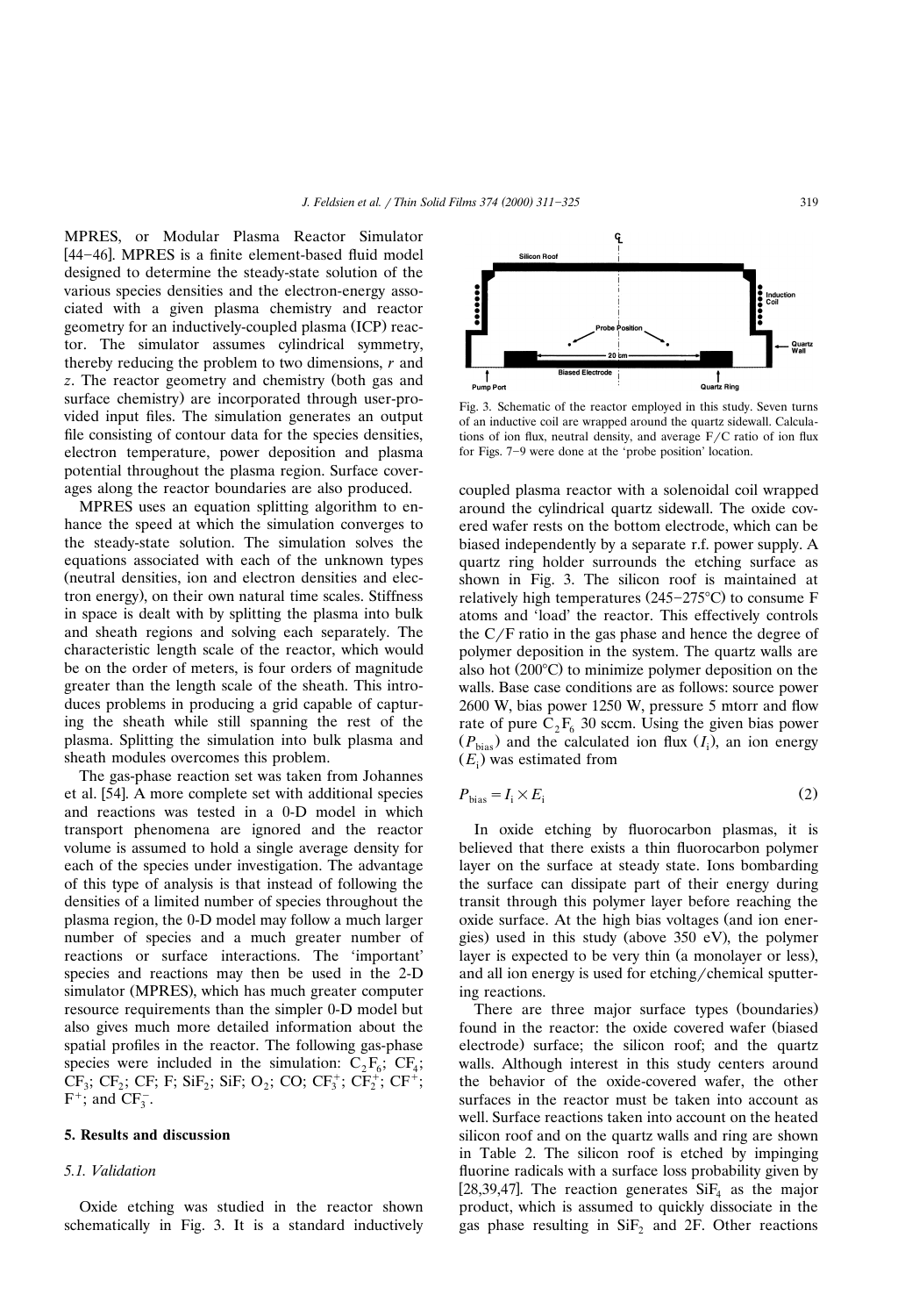Table 2 Surface reactions on silicon roof and quartz walls

| Reaction                    | Surface loss probability                          |                  |  |
|-----------------------------|---------------------------------------------------|------------------|--|
| Quartz walls                |                                                   |                  |  |
| $CF_3^+$                    | $\rightarrow$ CF <sub>3</sub>                     | 0.6              |  |
|                             | $\rightarrow$ CF <sub>2</sub> + F                 | 0.4              |  |
| 2CF <sub>3</sub>            | $\rightarrow C_2F_6$                              | 0.01             |  |
| $CF_2^+$                    | $\rightarrow$ CF <sub>2</sub>                     | 0.70             |  |
|                             | $\rightarrow$ CF + F                              | 0.28             |  |
|                             | $\rightarrow$ SiF <sub>2</sub> + CO <sub>2</sub>  | $0.02$ (etching) |  |
| $CF^+$                      | $\rightarrow$ CF                                  | 1.0              |  |
| $F^+$                       | $\rightarrow$ F                                   | 1.0              |  |
| Silicon roof                |                                                   |                  |  |
| $CF_3^+$                    | $\rightarrow$ CF <sub>3</sub>                     | 0.7              |  |
| $2CF_3^+$                   | $\rightarrow$ 2CF <sub>2</sub> + SiF <sub>2</sub> | $0.3$ (etching)  |  |
| 2CF <sub>3</sub>            | $\rightarrow C_2F_6$                              | 0.01             |  |
| $CF_2^+$                    | $\rightarrow$ CF,                                 | 0.8              |  |
| $2\overline{\text{CF}_2}^+$ | $\rightarrow$ 2CF + SiF,                          | $0.2$ (etching)  |  |
| $CF^+$                      | $\rightarrow$ CF                                  | 1.0              |  |
| $F^+$                       | $\rightarrow$ F                                   | 1.0              |  |
| 4F                          | $\rightarrow$ SiF <sub>2</sub> + 2F               | $0.04$ (etching) |  |

include surface impact dissociation, in which a more fluorinated  $CF<sub>x</sub><sup>+</sup>$  ion hits a surface and breaks into CF and fluorine radicals. These reactions are assumed based on the work of Mitsuoka et al. [3], in which low-energy ions were irradiated on metallic surfaces and significant fragmentation of the parent ion was detected. The walls are not significant sinks for CF*<sup>x</sup>* radicals since high wall temperatures have been shown to suppress fluorocarbon deposition [9].

The surface chemistry model (Fig. 1) reproduces all trends seen in oxide etching, namely ion-assisted deposition at low ion energies, transition to oxide etching at intermediate ion energies and roll over of the oxide etch rate at high ion energies  $[4,14]$ .

In Fig. 4, the predicted etch rate profiles (lines) are compared with experimental data (lines with points) for the base case conditions [48]. The predicted oxide etch rate increases monotonically from the wafer center to the edge. The simulated etch rate is in qualitative agreement with the experimental data. As bias power is increased (from curve a to curve b) for a constant



Fig. 4. Predicted oxide etch rate profiles compared with experimental data [48]. (a) 1250 W bias power: (solid line, simulation; solid line with squares, experiment). (b) 1550 W bias power: (dotted line, simulation; dotted line with circles, experiment). Drop of experimental etch rate at the edge may be due to the wafer clamp.

inductive power, the etch rate also increases. The increase in etch rate with bias power, however, is only slight. This can be explained as follows: under a constant inductive power, the total ion flux to the surface remains essentially constant. Therefore, an increase in bias power results in a corresponding increase of the ion energy  $[Eq. (2)]$ . Now, the dependence of all ionassisted reactions on ion energy was assumed to be given by Eq.  $(1)$ , i.e. a square root dependence. However, the etch rate increases less than what would be predicted by the square root dependence, due to the fact that the surface coverage of reactants (monomer and fluorine coverage, see Fig. 2) is reduced as the ion energy increases (surface adsorbates are used up in etching reactions).

# *5.2. Simulation runs*

In the following discussion, each figure with contour plots contains results for two species, one on each side, with the axis of symmetry at  $\overline{R} = 0.0$  m. Radial profiles of fluxes and etch rates (uniformity) are presented



Fig. 5.  $CF<sub>3</sub>$  (left) and CF (right) fluorocarbon radical densities for the base case conditions.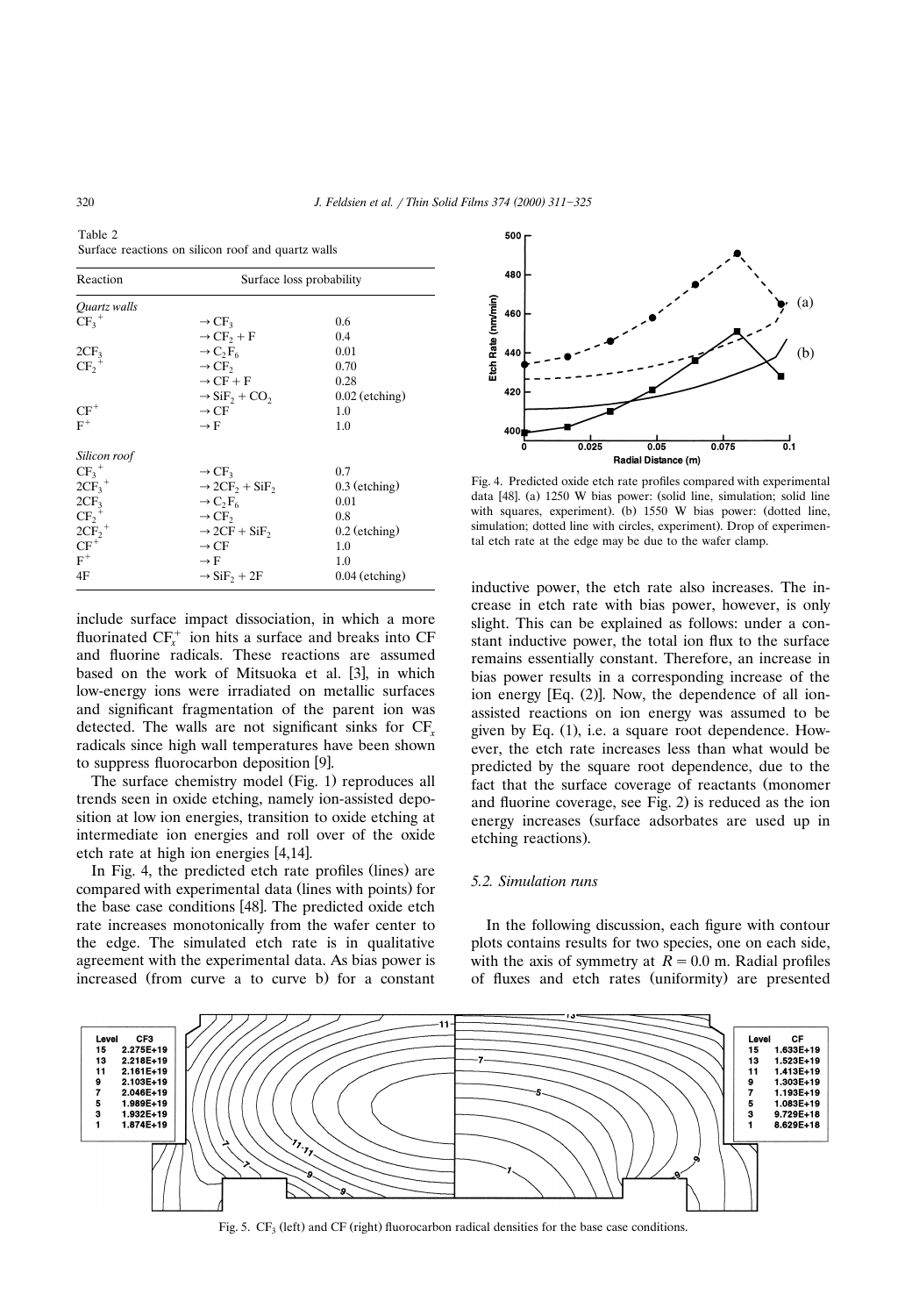

Fig. 6.  $CF_3^+$  (left) and  $CF^+$  (right) ion densities for the base case conditions.

separately. For these graphs, 'edge-fast' implies a higher value at the edge of the wafer, while 'center-fast' refers to a peak in the center of the wafer.

MPRES simulation results showed that, under the base case conditions (5 mtorr, 2600 W inductive power, 1250 W bias power corresponding to 370 eV ion energy, and 30 sccm of  $C_2F_6$ ), the dominant neutral species in  $C_2F_6$  plasma is  $CF_3$ . This has been verified experimentally under comparable conditions [50,51]. Density profiles of  $CF_3$  and  $CF$  radicals are plotted in Fig. 5. The  $CF_3$  density peaks in the center of the reactor, while the CF density shows a maximum at the corner between the silicon roof and the quartz sidewall (upper right corner) and a minimum on the oxide surface. The density profile of  $CF<sub>2</sub>$  (not shown) was similar to that of CF.  $CF<sub>3</sub>$  radicals are dissociated near the coils and are reacting on the wafer surface. Hence, their density peaks at the reactor center. On the other hand, CF is produced near the coils by gas phase dissociation of  $CF<sub>r</sub>$  ( $x = 2, 3$ ) and also by ions neutralizing and at the same time dissociating upon impact on the walls [53]. Because the walls are maintained at relatively high temperatures, deposition of fluorocarbon film is negligible and radicals generated by ion impact return to the gas phase [52]. Surface reactions appear to be the main cause of the concentration gradient of  $CF$  radicals, when compared to  $CF_3$ .

Fig. 6 shows density profiles of the major fluorocarbon ions,  $CF_3^+$  and  $CF^+$ . The peak densities of these ions are comparable under the base case conditions. The two ions show slightly different radial profiles, however. Compared to  $CF_3^+$ , the  $CF^+$  density is more elongated in the radial direction and the maximum density is locates closer to the quartz sidewall. This can be understood from the fact that the CF neutral radical density profile peaks nearer the sidewalls. On the other hand, the  $CF_3$  radical density peaks at the reactor center. The negative ion density (not shown) was two to three times greater than the electron density.

Li et al. [50], reported ion fluxes and fluorocarbon neutral densities in inductively coupled  $C_2F_6$  plasmas near the oxide surface (at the 'probe position' location, see Fig. 3). Several trends in their measurements are similar to those produced by the simulation as shown in Fig. 7. The total ion flux increases roughly linearly with power. The  $CF^+$  and  $CF_2^+$  ion fluxes also increase with inductive power whereas the  $CF<sub>3</sub><sup>+</sup>$  ion flux remains nearly constant. The most abundant ionic species is predicted to be  $CF_3^+$  at low inductive power and  $CF^+$ at high inductive power. Li et al, however, measured  $CF<sub>3</sub><sup>+</sup>$  to be the most abundant ion throughout the power range of their investigation. It is conceivable that the actual power dissipated in the their plasma is considerably smaller than the measured power. Other differences between the experimental and simulated systems can relate to the wall conditions. In the simulated reactor, the walls are hot to prevent polymer deposition. In contrast, polymer may deposit on the walls of the experimental reactor used by Li et al. Due to the coupling between gas phase and surface chemistries, this difference can account for differences in the observed behavior.

Fig. 8 depicts the variation of neutral densities when the inductive power is changed.  $CF<sub>3</sub>$  is the most abundant neutral radical within the range of inductive power shown. As the inductive power increases from 800 to 4000 W, the  $CF_3$  radical density decreases and the CF



Fig. 7. Flux of fluorocarbon positive ions at the probe position in Fig. 3 as a function of inductive power. Other conditions at the base case values. The total ion flux also included  $F^+$ .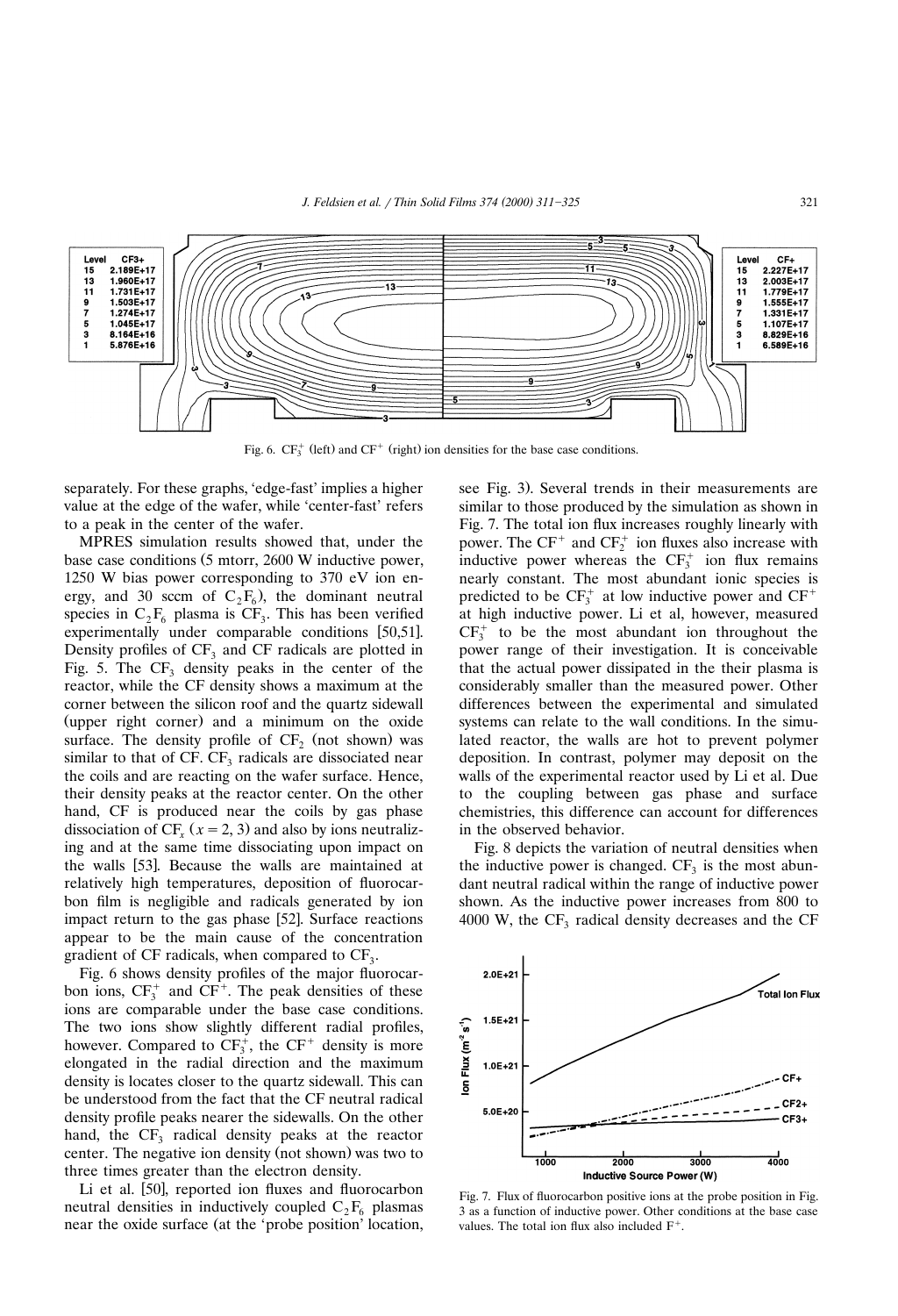

Fig. 8. Densities of fluorocarbon neutral radicals at the probe position in Fig. 1 as a function of inductive power. Other conditions at the base case values.

radical density increases. In contrast, the  $CF<sub>2</sub>$  density increases only slightly and then decreases. This behavior is typical of consecutive reactions of the type  $CF_3$  $\rightarrow$  CF,  $\rightarrow$  CF, whereby further dissociation to the less fluorinated radicals occurs as the electron density in the plasma (inductive power) is increased.

The oxide etch rate as a function of inductive power was found to increase monotonically assuming that the bias voltage (hence bias power) was adjusted to maintain the same ion bombardment energy. When the bias voltage was fixed, however, the relation between etch rate and inductive power is not that simple. In fact, the etch rate can decrease with increasing power. This is due to the fact that, as inductive power is increased, the ion flux to the surface also increases. For a constant bias power this corresponds to lowering the ion bombardment energy [see Eq. (2)].

It was further found that the oxide etching yield is linearly proportional to the  $F/C$  ratio in the incident ion flux as shown in Fig. 9. This has also been found experimentally  $[50]$ . It is noted in passing that the total ion flux increases with inductive power (Fig. 7) but the  $F/C$  ratio of the incident ion flux decreases. Since the etch rate is the product of the ion flux with the etch yield, it is expected that the etch rate will increase



Fig. 9. Oxide etch yield as a function of the average  $F/C$  ratio of ion flux at the probe position. The inductive power was varied from 800 to 4000 W. Other conditions at the base case values. The etch yield is defined as number of atoms etched per incident ion.

slower with inductive power (smaller slope of the etch rate vs. power curve) as power increases. This is indeed what is observed in the simulation.

Plasma species and etch rate profiles can also be affected by gas pressure. The profiles of  $CF_3^+$  ion density at 10 and 20 mtorr pressure are plotted in Fig. 10. Reference should also be made to Fig.  $6$  (left) where the corresponding profile at 5 mtorr is shown. The peak density of  $CF_3^+$  increases as the pressure is increased from 5 to 20 mtorr. At 10 mtorr, the  $CF_3^+$ density peak is more elongated towards the sidewall. At 20 mtorr the ion density peaks off axis near the power deposition zone. As pressure is increased, ion diffusivity and mobility are both reduced. Hence, the ion density is higher nearer the production zone, i.e. near the coils.

The total flux of F- and C-containing neutral radicals to the oxide surface peaks at the edge of the wafer (Fig. 11a). In contrast, the total flux of  $F-$  and C-containing ions peaks at the wafer center (Fig. 11b). Now, oxide etching is ion driven; etching does not occur without ion bombardment (in fact polymerization will occur in that case). Hence, one might expect that the oxide etch



Fig. 10.  $CF_{\tau}^+$  ion density contours at 20 (left) and 10 mtorr (right). Other conditions at the base case values.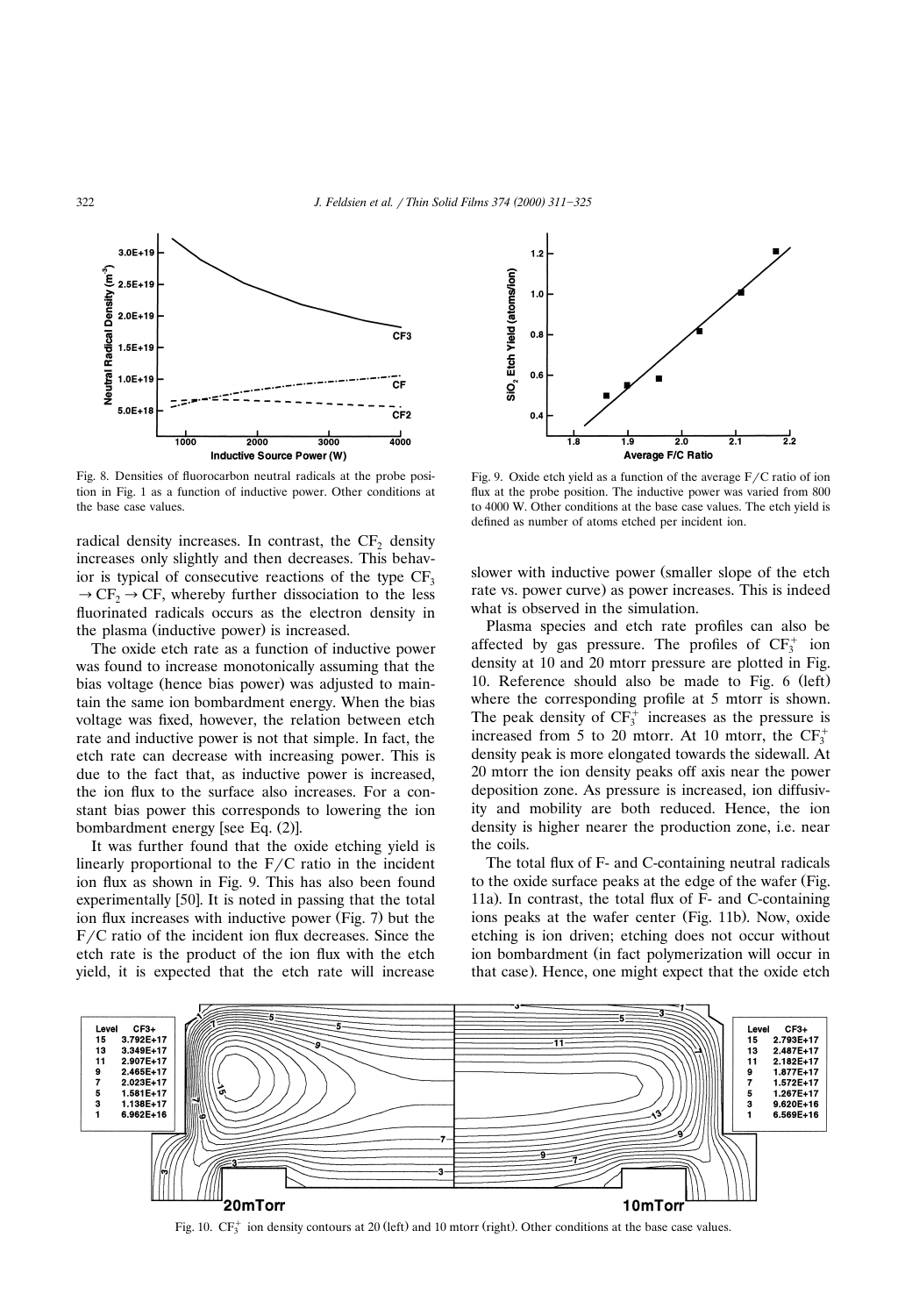



Fig. 11. Total (CF<sub>x</sub> plus F) neutral flux (a), and total (CF<sub>x</sub><sup>+</sup> plus F<sup>+</sup>) ion flux (b), on the wafer surface vs. radius. Conditions were at the base case values.

rate profile would follow the shape of the ion flux profile (center fast). Instead, the etch rate follows the shape of the neutral flux profile (edge fast, see Fig. 4). This is because at the low pressure of 5 mtorr, the system is neutral starved. The surface coverage of reactive species (not shown) increases from the center to the edge of the wafer and this drives the reaction faster at the edge. Further evidence is provided by looking at the radial profiles of total ion flux and etch rate as a function of gas pressure (Figs. 12 and 13). At 5 mtorr, etching is neutral starved and the etch rate follows the neutral flux profile (edge fast), which is opposite from the ion flux profile (center fast). At 20 mtorr, etching is ion starved (the neutral density is now up roughly by a factor of 4 compared to 5 mtorr), the etch rate follows the ion flux profile. At the intermediate pressure of 10 mtorr, the profile is in-between the neutral and ion flux profiles and is most uniform. This also suggests an optimum pressure where etch uniformity is best.

It is interesting to note that the total ion flux to the wafer decreases with increasing pressure (Fig. 12), despite the fact that the total ion density in the bulk of



Fig. 12. Total  $(CF_x^+$  plus  $F^+$ ) ion flux (a), and oxide etch rate (b), vs. wafer radius for three different reactor pressures; (a), (b), and (c) correspond to 5, 10, and 20 mtorr, respectively. Other conditions were at the base case values.

the reactor increases with pressure (not shown). This is due to stronger density gradients as pressure increases and also lower electron temperature, which lowers the Bohm flux of ions to the surface. On the other hand, the oxide etch rate is seen to increase with pressure (Fig. 13), a result of increased surface coverage of reactants. These results again underscore the interplay of ion bombardment flux/energy and surface coverage in deciding the oxide etch rate and uniformity.

## **6. Conclusions**

Fluorocarbon plasmas have been studied extensively because of their use in selectively etching oxide over silicon. It is widely known that these plasmas produce unsaturated fluorocarbon radicals that may polymerize on surfaces in contact with the plasma. Oxide surfaces exposed to intense ion bombardment, on the other hand, are etching.



Fig. 13. Oxide etch rate vs. wafer radius for three different reactor pressures; (a), (b), and (c) correspond to  $5$ ,  $10$ , and  $20$  mtorr, respectively. Other conditions were at the base case values.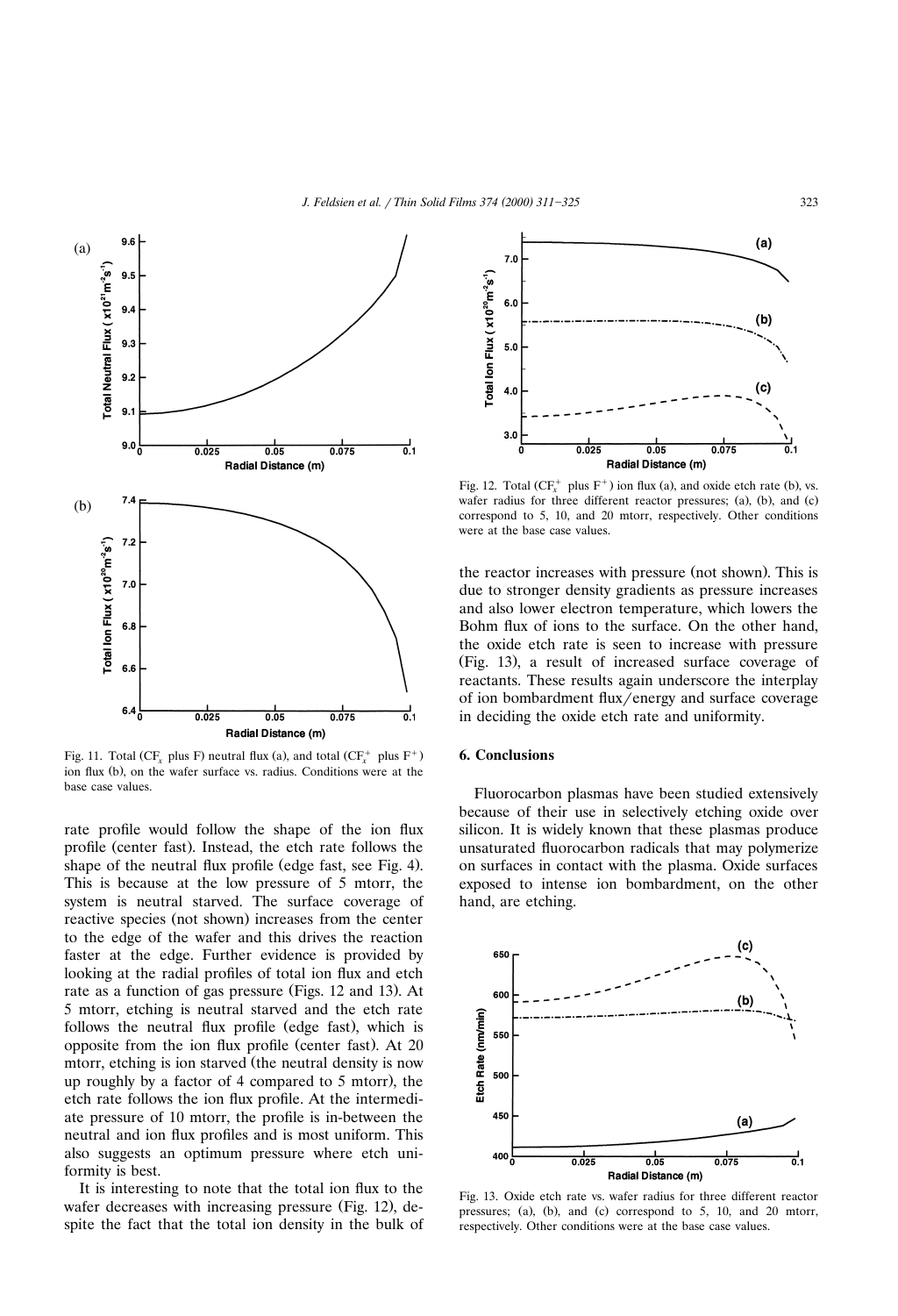In this work, a comprehensive coupled plasma/ surface chemistry model was developed to understand the mechanism of etching or deposition on oxide surfaces exposed to a high density  $C_2F_6$  plasma. The chemistry models were implemented in the Modular Plasma Reactor Simulator (MPRES) code, to study oxide etching and uniformity under typical processing conditions.

Simulation results duplicated several trends observed experimentally: ion-assisted deposition at low ion energies, transition to polymer suppression and oxide etching at higher ion energies, increases in etch rate with increasing pressure, and a slight decrease in etch rate with increasing source power (at constant bias power). In addition, the experimentally observed etch profile across the radius of the wafer was captured. For the conditions examined,  $CF_3^+$  and  $CF_3$  were predicted to be the most important ion and radical, respectively, in the system as observed experimentally under comparable conditions.

Along with duplicating the experimentally observed behavior, several conclusions about the causes of this behavior were drawn. Under many of the conditions investigated, a competition between two opposing forces was evident. Understanding the two opposing forces produces a better understanding of the problem as a whole. Investigating the behavior of the system with changing bias power and inductive power sheds light on the competition that exists between ion fluxes and energies and neutral surface coverages. Increases in bias power lead to increases in the calculated raw etch yield, but may also deplete reactants from the surface to be etched. Increases in inductive power lead to increases in the ion flux and decreases in ion energy (for constant bias power). The first increases etch rates while the second depresses them. The model explains the etch-rate enhancement with increasing pressure by monitoring the surface coverages involved in oxide etching. The system is neutral starved at low pressures  $(5 \text{ motor})$ . Therefore, increases in pressure lead to increases in the reactive coverages on the surface, which in turn drive etch rates higher.

Along with explaining changes in etch rate with changing conditions, the simulations also give an explanation of the etch profiles seen across the wafer at low pressures (5 mtorr). In the model, the ions have been assumed to be the only species with enough energy to induce etching or sputtering, and the profile of the ion flux across the wafer was 'center-fast'. The profile of the etch rate, on the other hand, was 'edge-fast', which corresponds well to both the fluorocarbon flux and reactive surface coverage profiles across the wafer. The surprising aspect of this result is that, although ions are the only species that drive surface chemistry, neutrals adsorbed on the surface control the etch profile across the wafer. This supports the conclusion that, under these conditions, etching is ion driven but neutral dominated.

#### **Acknowledgements**

This work was supported by Sandia National Laboratories/SEMATECH and the National Science Foundation. Many thanks to J. Johannes of Sandia National Labs and E. Meeks of Reaction Design for their help with fluorocarbon chemistry model development. We are also grateful to Dr T. Dalton for sharing experimental data taken while at Digital Equipment Corporation.

#### **References**

- [1] F.H. Bell, O. Joubert, G.S. Oehrlein, Y. Zhang, D. Vender, J. Vac. Sci. Technol. A 12 (2) (1994) 3095-3101.
- [2] K. Kubota, H. Matsumoto, H. Shindo, S. Shingubara, Y. Horike, Jpn. J. Appl. Phys. Part 1 34 (4B) (1995) 2119-2124.
- [3] Y. Mitsuoka, H. Toyoda, H. Sugai, Jpn. J. Appl. Phys. Part 2 34 (11A) (1995) L1486-L1489.
- [4] G.S. Oehrlein, Y. Zhang, D. Vender, M. Haverlag, J. Vac. Sci. Technol. A 12 (2) (1994) 323-332.
- [5] G.S. Oehrlein, Y. Zhang, D. Vender, O. Joubert, J. Vac. Sci. Technol. A 12 (2) (1994) 333-344.
- [6] C.h. Steinbruchel, H.W. Lehmann, K. Frick, J. Electrochem. Soc. 132 (1) (1985) 180-185.
- [7] M. Haverlag, E. Stoffels, W.W. Stoffels, G.M.W. Kroesen, F.J. de Hoog, J. Vac. Sci. Technol. A 12 (6) (1994) 3102-3108.
- [8] Y. Hikosaka, H. Toyoda, H. Sugai, Jpn. J. Appl. Phys. Part 2 32 (3A) (1993) L353-L356.
- [9] S. Ito, K. Nakamura, H. Sugai, Jpn. J. Appl. Phys. Part 2 33 (9A) (1994) L1261-L1264.
- [10] G. Ito, K. Nakamura, H. Sugai, Jpn. J. Appl. Phys. 62 (2) (1987) 662-672.
- [11] Y. Gotoh, T. Kure, Jpn. J. Appl. Phys. Part 1 34 (4B) (1995) 2132-2136.
- [12] K. Takahashi, M. Hori, T. Goto, Jpn. J. Appl. Phys. Part 1 33  $(8)$   $(1994)$   $4745 - 4751$ .
- [13] T. Fukasawa, A. Nakamura, H. Shindo, Y. Horiike, Jpn. J. Appl. Phys. Part 1 33 (4B) (1994) 2139-2144.
- [14] N.R. Rueger, J.J. Beulens, M. Schaepkens, M.F. Doemling, J.M. Mirza, T.E.F.M. Standaert, G.S. Oehrlein, J. Vac. Sci. Technol. A 15 (4) (1997) 1881-1889.
- [15] Y. Hikosaka, H. Sugai, Jpn. J. Appl. Phys. Part 1 32 (6B) (1993)  $3040 - 3044$ .
- [16] M. Haverlag, W.W. Stoffels, E. Stoffels, G.M.W. Kroesen, F.J. de Hoog, J. Vac. Sci. Technol. A 14 (2) (1996) 384-390.
- [17] K. Miyata, M. Hori, T. Goto, J. Vac. Sci. Technol. A 15 (3)  $(1997)$  568-572.
- [18] T. Arai, M. Goto, D. Takayama, T. Shimizu, M. Murakami, K. Horikoshi, H. Fujioka, Jpn. J. Appl. Phys. Part 2 34 (10B) (1995) L1392-L1394.
- [19] J.P. Booth, G. Hancock, N.D. Perry, M.J. Toogood, J. Appl. Phys. 66 (11) (1989) 5251-5257.
- [20] A.D. Tserepi, J. Derouard, J.P. Booth, N. Sadeghi, J. Appl. Phys. 81 (5) (1997) 2124-2130.
- [21] K. Sasaki, Y. Kawai, C. Suzuki, K. Kadota, J. Appl. Phys. 82  $(12)$   $(1997)$  5938-5943.
- [22] J.W. Thomas, J.R. Suzuki, S.H. Kable, J.I. Steinfeld, J. Appl. Phys. 60 (8) (1986) 2775-2777.
- [23] A. Tserepi, W. Schwarzenbach, J. Derouard, N. Sadeghi, J. Vac. Sci. Technol. A 15 (6) (1997) 3120-3126.